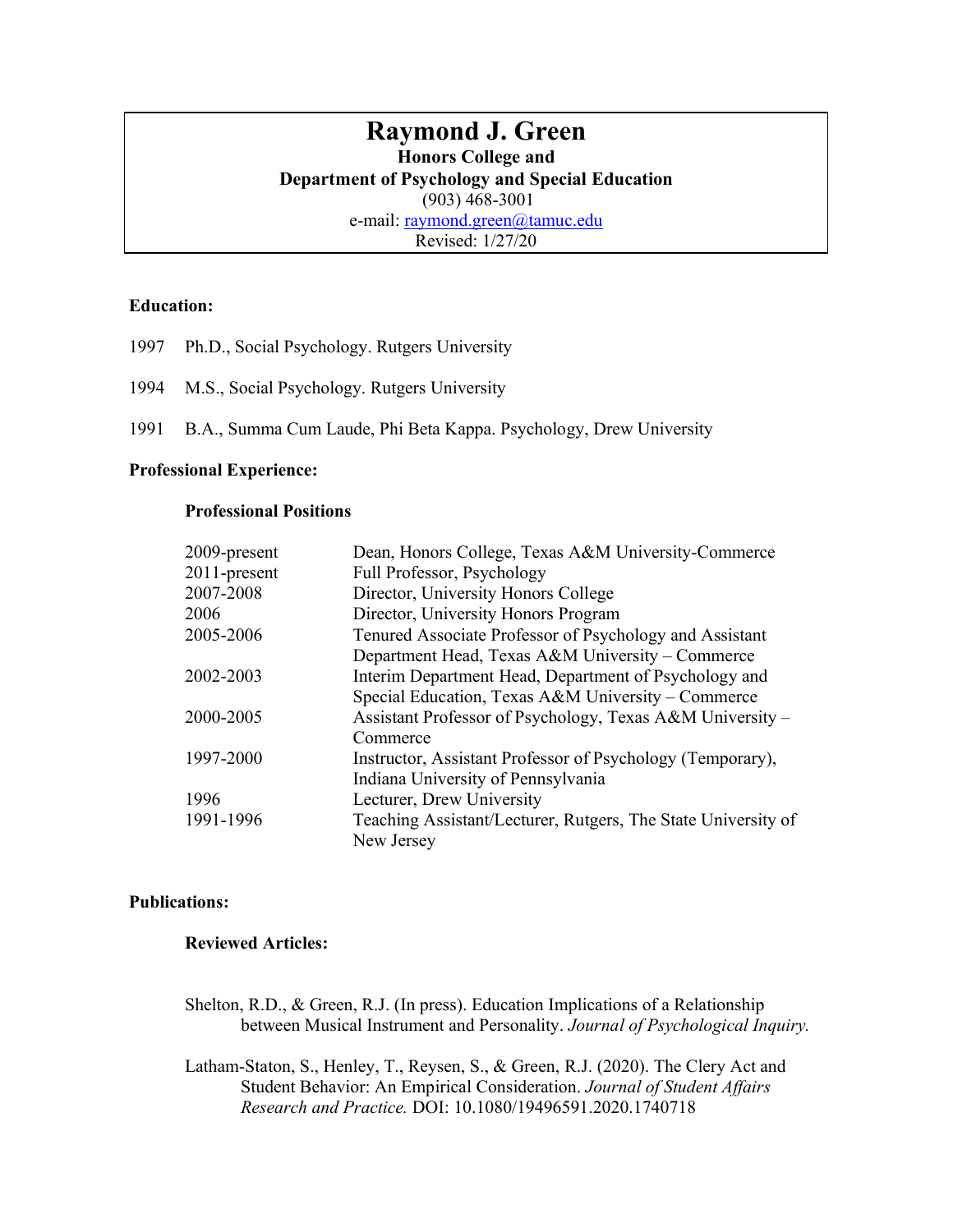- Henley, T.B., Green, R., & Donawho, P. (2017). A Preliminary Consideration of WAR as Evaluation. *The Psychologist-Manager Journal, 20,* 48-52. DOI:10.1037/mgr0000050.
- Anderson-Clark, T.N., & Green, R.J. (2017). Basking in Reflected Glory: The Election of President Obama and Naming Behavior. *Ethnic and Racial Studies, 40(1),* 63- 76*.* DOI: 10.1080/01419870.2016.1178786.
- Leary, T.G., Green, R.J. Denson, K., Schoenfeld, G., Henley, T.B., & Langford, H. (2013). The relationship among dysfunctional leadership dispositions, employee engagement, job satisfaction, and burnout. *The Psychologist-Manager Journal, 16,* 112-130*.*
- Flanagan, J., & Green, R.J. (2013). The Impact of Stereotype Threat in Manual Labor Settings on Hispanic and African American Female Participants. *Journal of Business and Economics, 4(5),* 397-412*.*
- Ludwig, B.P., Henley, T.B., & Green, R.J. (2012). A measure of the incongruity hypothesis: Effects of two orienting tasks on memory for targets of categorical and orthographic distinctiveness. *International Journal of Psychological Studies, 4,* 88-92. DOI: 10.5539/ijps.v4n2p.
- Flanagan, J., & Green, R.J. (2011). Stereotype threat in manual labor setting for Hispanic and Caucasian participants. *Journal of Organizational Culture, Communications and Conflict, 15(2),* 111-138*.*
- Flanagan, J.L., & Green, R.J. (2011). Stereotype Threat in Manual Labor Settings for African-American and Caucasian Participants. *Performance Improvement Quarterly, 23,* 89-112*.*
- Beard, J., Shelton, R., Stevens, A., Swindell, G., & Green, R.J. (2010). Student guided thesis support groups. *Honors in Practice, 6,* 69-72.
- Green, R.J. (2010). Brain Food: The relationship between home-cooked meals and student success. *College Student Journal, 44(3),* 720-725.
- Jiang, M., & Green, R.J, & Henley, T.B. (2009). Post-maturational second language acquisition: Factors influencing pronunciation and speaking proficiency. *Journal of Multilingual and Multicultural Development, 30(6),* 481-492*.*
- Green, R.J., & Kimbrough, S.K. (2008). Honors Admission Criteria: How important are standardized tests? *Journal of the National Collegiate Honors Council, 9(2),* 55- 58.
- Kimbrough, S., & Green, R.J. (2008). Attitudes toward physical fitness instructors with a disability. *Palestra, 24,* 8-10*.*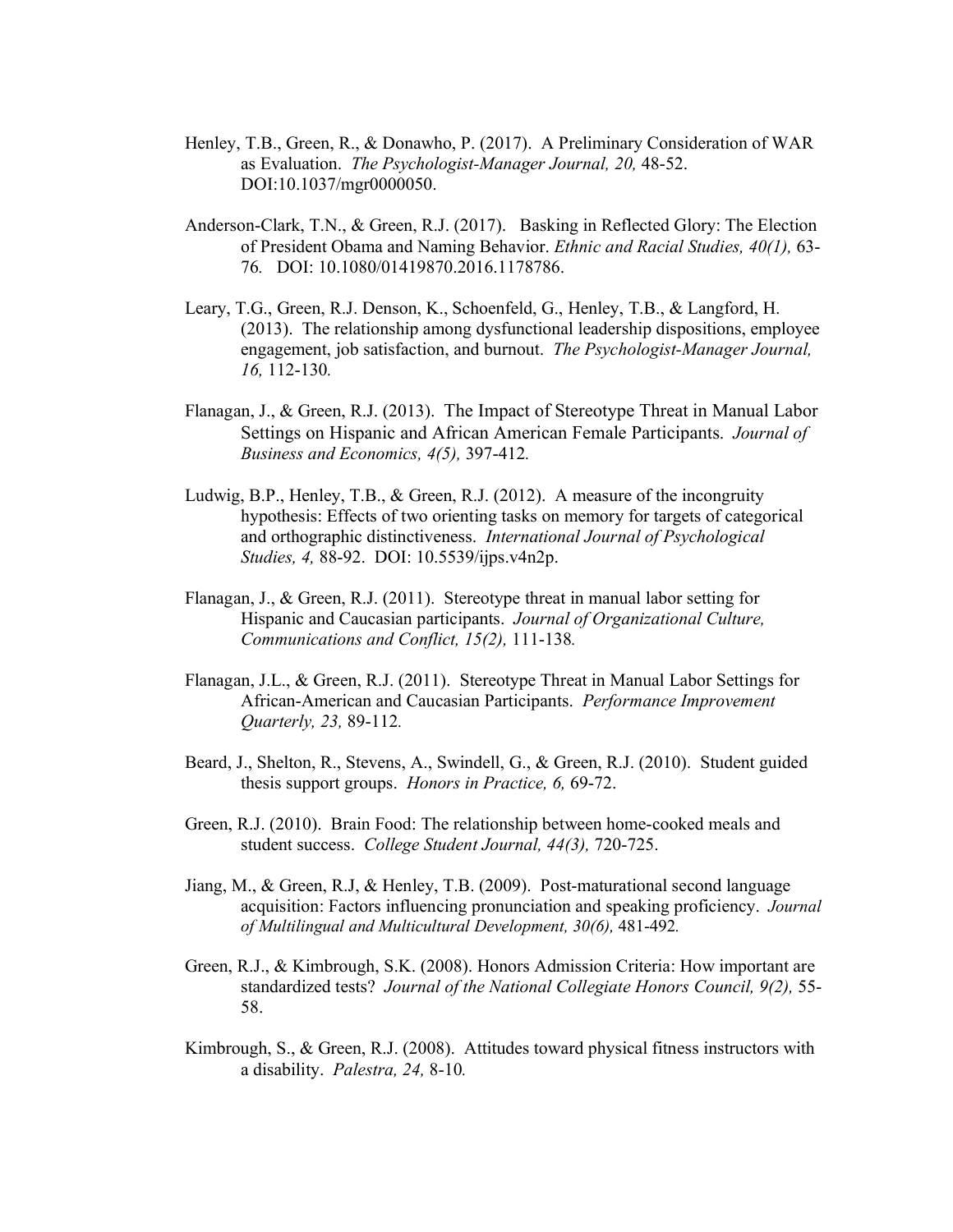- Anderson-Clark, T.N., Green, R. J., & Henley, T. B. (2008). The relationship between first names and teacher expectations for achievement motivation. *Journal of Language and Social Psychology, 27,* 94-99*.*
- Green, R.J., Allbritten, A., & Park, A. (2008). Prevalence of Careers in Psychology courses in undergraduate psychology curricula. *College Student Journal, 42,*  238-240*.*
- Ashmore, R.D., Griffo, R., Green, R.J., Moreno, A.H. (2007). Dimensions and categories underlying thinking about college student types. *Journal of Applied Social Psychology, 37,* 2922-2950*.*
- Johnson, G., & Green, R.J. (2007). The use of poster presentations to increase interest in psychological research. *Journal of Instructional Psychology, 34,* 117-119.
- Green, R.J. (2007). On taking attendance. *APS Observer, 20, 33-36.*
- Green, R.J., Ashmore, R.D., & Manzi, R. (2005). The Structure of Gender Types: A Test of the Elaboration-Encapsulation-Evaluation Framework. *Social Cognition, 23,* 429-464.
- Green, R.J., McCord, M., & Westbrook, T. (2005). Student Awareness of Educational Requirements for Desired Careers and the Utility of a Careers in Psychology Course, *College Student Journal, 39, 218-222.*
- Green, R.J., Sandall, J., & Phelps, C. (2005). Impact of experimenter attire and sex on participant productivity. *Social Behavior and Personality, 33,* 125-132*.*
- Green, R.J. (2005). What we can do to help undergraduate students not going on for graduate studies. *APS Observer, 18, 25-26,* 34-35*.*
- Green, R.J. (2003). Teaching psychology through film, video. *APS Observer, 16,* 23- 25, 28.
- Green, R.J., & Hill, J.H. (2003). Sex and higher education: Do men and women attend college for different reasons? *College Student Journal, 37,* 557-564.
- Green, R.J., & Manzi, R. (2002). A comparison of methodologies for uncovering the structure of racial stereotype subgrouping. *Social Behavior and Personality*, *30(7)*, 709-728 .
- Green, R.J. (2001). Formality of Researcher's Attire and Number of Terms Given by Participants for Six Gender Labels. *Psychological Reports*, *88*, 785-786.
- Green, R.J., & Ashmore, R.D. (1998). Taking and Developing Pictures in the Head: Assessing the Physical Stereotypes of Eight Gender Types. *Journal of Applied Social Psychology*, *28(17)*, 1611-1638.

#### **Book Chapters:**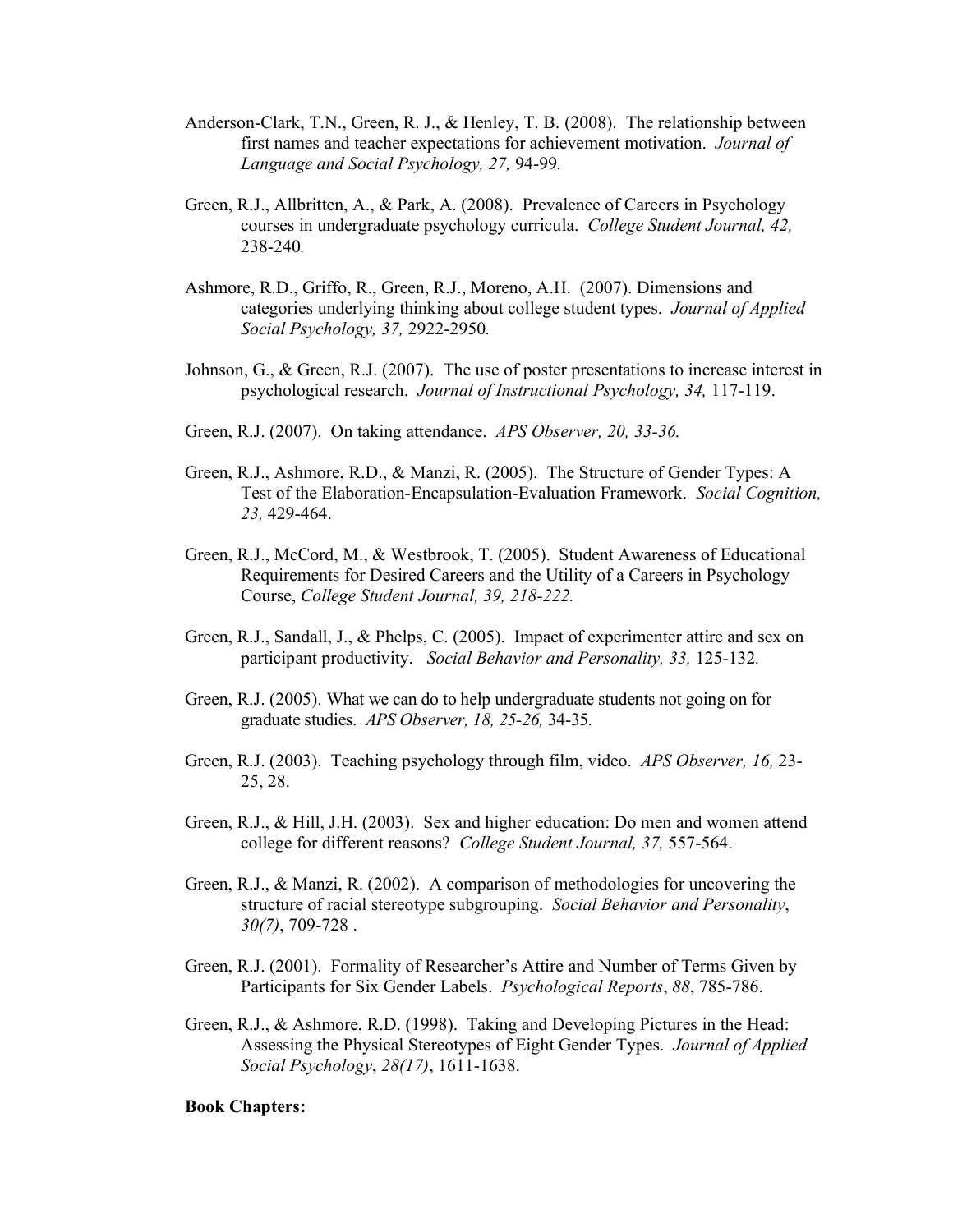- Green, R.J. (2008). On taking attendance. *Lessons Learned: Practical Advice for the Teaching of Psychology: Vol. 3.* Washington, DC: American Psychological Society.
- Green, R.J. (2008). What we can do to help undergraduate students not going on for graduate studies. *Lessons Learned: Practical Advice for the Teaching of Psychology: Vol. 3.* Washington, DC: American Psychological Society.
- Green, R.J. (2004). Teaching psychology through film, video. In B. Perlman, L. I. McCann, & S. H. McFadden (Eds.), *Lessons Learned: Practical Advice for the teaching of Psychology: Vol. 2.* Washington, DC: American Psychological Society.

#### **Other: Manuscripts under review**

- Ingram, K., Henley, T.B., & Green, R.J. (under review). What the Sims Tell us About Real Life. Under review at the *Social Science Journal.*
- Klypchak, B., & Green, R.J. (under review). Striking a New Chord: Co-teaching a Course on Death, Dying, and Rock-n-Roll During a Pandemic. Under review at *Honors in Practice.*

#### **Presentations:**

#### **National:**

- Green, R.J., & Dobbs, R.F. (2019). How to use assessment to improve the Honors Thesis process. Presented at HIPS in the States Conference, February 2019, Bowling Green, KY.
- Kemp-Graham, K., & Green, R.J. (2019). ASPIRE, LLC: An Examination of Implementation Challenges, Program Successes and Participant Outcomes of a Pilot Living Learning Community Targeted for Academically Vulnerable Student Populations. Presented at HIPS in the States Conference, February 2019, Bowling Green, KY.
- Camp, H., Green, R.J., Emert, J., Strom, P., Baker, R., Donovan, L., Guzy, A., Mariz, G., & Coleman, L. Publishing in Honors. Presented at the National Collegiate Honors Conference, November 2018, Boston, MA.
- Flanagan, J., & Green, R.J. The Impact of Stereotype Threat in Manual Labor Settings on Hispanic and African American Female Participants. Paper presented at the Academy of Business Research Conference, September 2011, Atlantic City, NJ.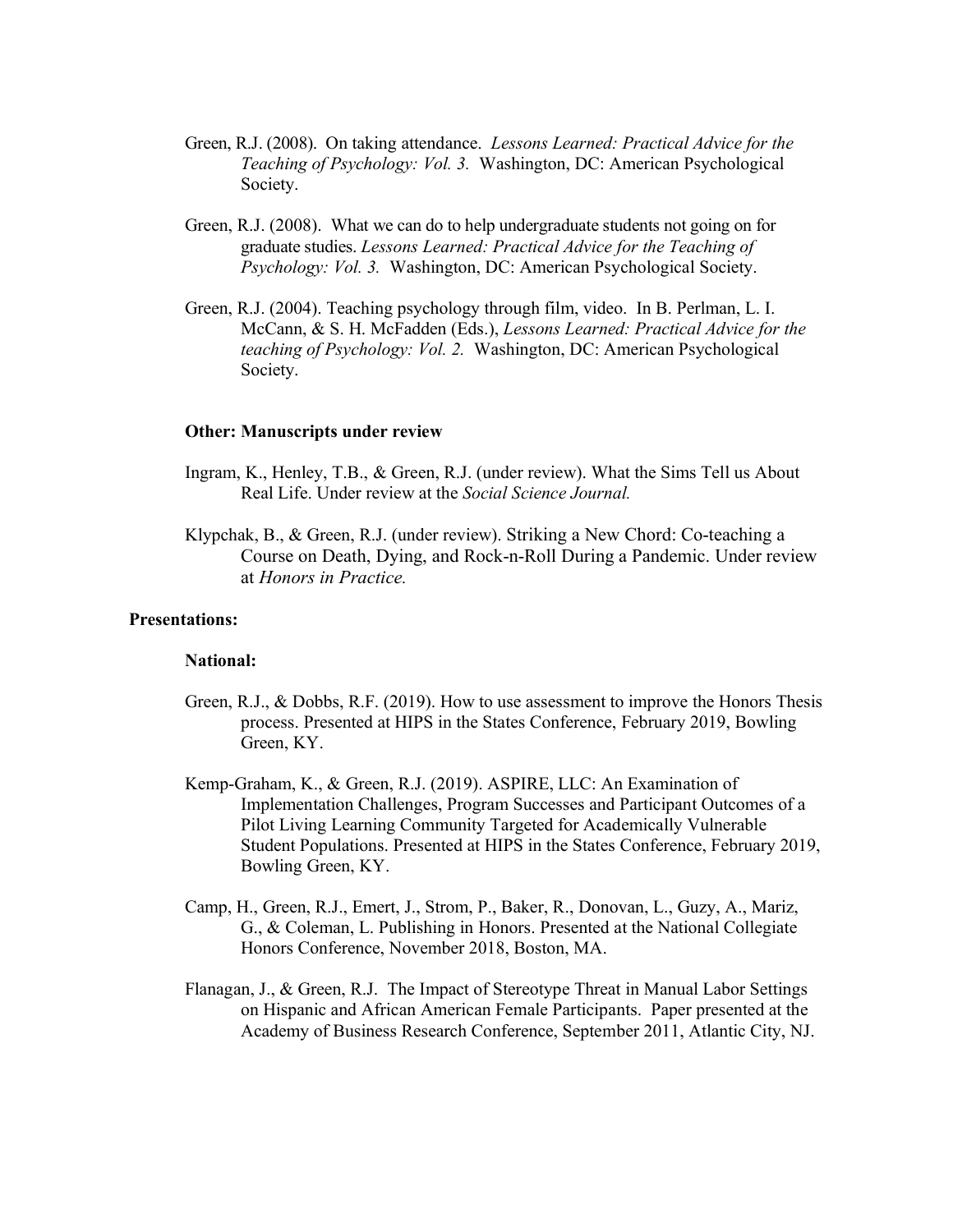- Smith, V.T., & Green, R.J. Writing Ability Trumps Ethics in Predicting Plagiarism Behavior. Poster presented at the conference of the Association for Psychological Science, May 2011, Washington, DC.
- Green, R. J., Ashmore, R. D., & Manzi, R. The Structure of Gender Types: A Test of the  $E<sup>3</sup>$  Model of Gender Types. Poster presented at the 1999 conference of the American Psychological Society, June 1999, Denver, CO.
- Manzi, R. & Green, R. J. The effects of stimulus order on the structure of racial stereotype subtyping. Poster presented at the 1999 conference of the American Psychological Society, June 1999, Denver, CO.
- Green, R. J. & Ashmore, R. D. Chasing the Predator: Using Clustering to Look at Types of Ladies Men. Poster presented at the 1995 conference of the American Psychological Society, July 1995, New York City, NY.
- Green, R. J., & Ashmore, R. D. Mental Images of Types of Business Executives. Poster presented at the 1994 conference of the American Psychological Society, July 1994, Washington, D.C.
- Ashmore, R. D., Ogilvie, D. M., Bilder, S., Pennell, G., & Green, R. J. Evaluation of Masculinity and Femininity in Self and Other Perception. Poster presented at the 1993 conference of the American Psychological Association, August 1993, Toronto, Ontario, Canada.
- Green, R. J., & Ashmore, R. D. Mental Images of Person Types: Zooming in on the Pictures in the Head. Poster presented at the 1993 conference of the American Psychological Association, August 1993, Toronto, Ontario, Canada.

#### **Regional:**

- Miller, J.K., Green, R.J., and Eisenberg, A. (2015). Texas College and University Honors Programs. Texas Association for the Gifted and Talented Annual Conference, December, 2015, San Antonio, TX.
- Dobbs, R., & Green, R.J. (2015). Beyond Trial and Error: Using Assessment to Improve Capstone Experiences in Residential Scholarship Programs. Texas A&M Assessment Conference, February 2015, College Station, TX.
- Beard, J., Shelton, R.D., Stevens, A., Swindell, G.H., & Green, R.J. Student-guided thesis support groups. Paper presented at the 2010 Conference of the Great Plains Honors Council, March 2010, Tulsa, OK.
- Ingram, K., Green, R.J., & Henley, T.B. What The Sims can demonstrate about real life. Poster present at the 2009 conference of the Southwestern Psychological Society, April 2009, San Antonio, TX.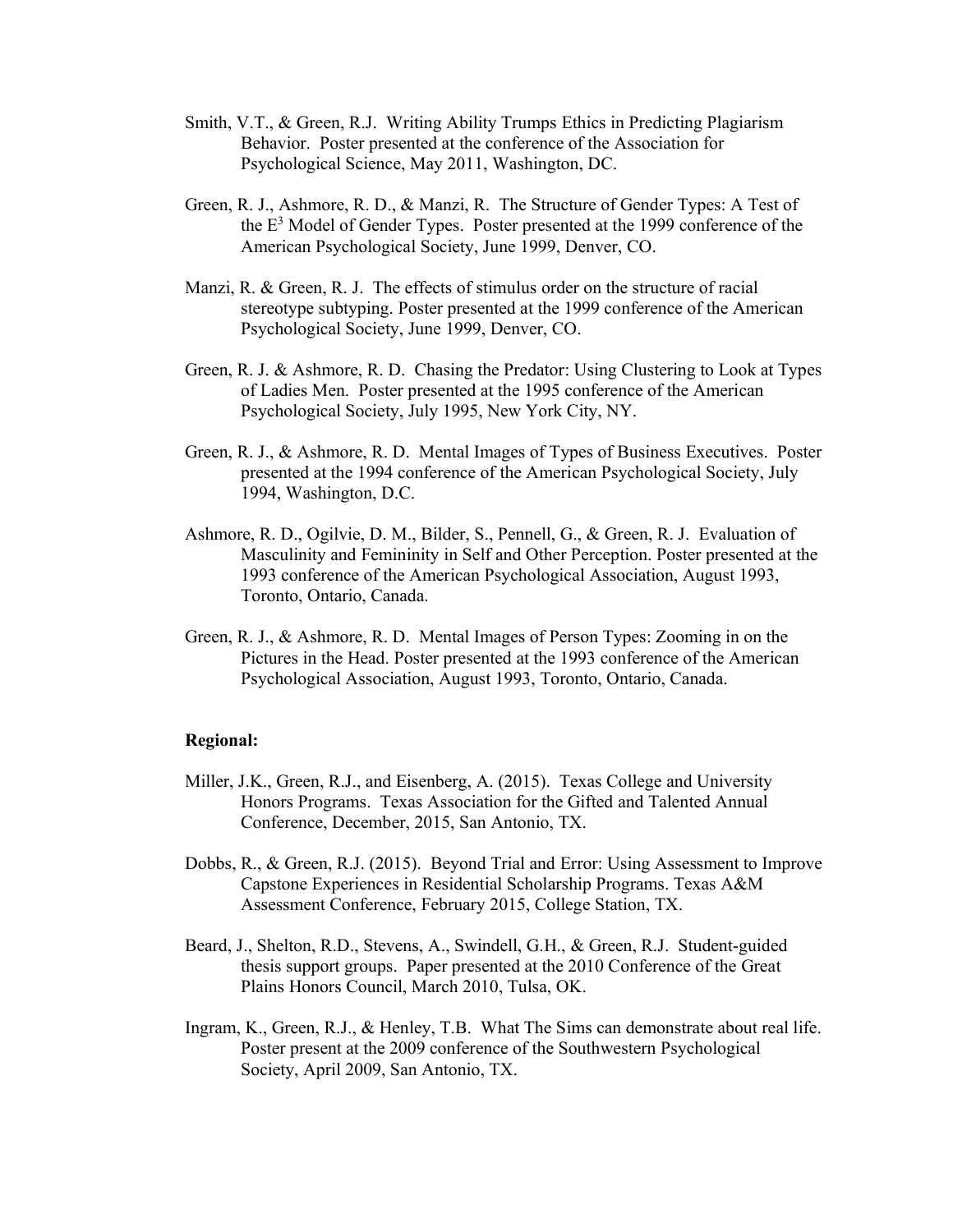- Kimbrough, S., & Green, R.J. The effect of an instructor's wheelchair use on communicating muscular endurance concepts to college students. Poster presented at the 2008 TAHPERD Convention, December 2008, Corpus Christi, TX.
- Jiang, M., Young, A., Green, R.J., & Smith, V.T. The perceptions and impacts of emoticons in Computer-Mediated Communication. Poster presented at the 2008 conference of the Southwestern Psychological Society, April 2008, Kansas City, KS.
- Green, R.J., & Gruver, E. Using psychological tools to assess knowledge of U.S. Geography. Poster presented at the 2007 conference of the Southwestern Psychological Society, April 2007, Fort Worth, TX
- Green, R.J. Investigating the relationship between stereotypicality and evaluation for racial targets. Poster presented at the 2006 conference of the Southwestern Psychological Society, April 2006, Austin, TX.
- Green, R. J. Prevalence of careers in Psychology courses at American Universities. Paper presented at the 2005 conference of the Southwestern Psychological Society, March, 2005, Memphis, TN.
- Jiang, M., & Green, R. J. Acculturation in relation to the acquisition of a second language. Paper presented at the 2005 conference of the Southwestern Psychological Society, March, 2005, Memphis, TN.
- Smith, S., & Green, R. J. Role of rehearsal on the quality and consistency of flashbulb memories: A meta-analytic review. Paper presented at the 2005 conference of the Southwestern Psychology Society, March, 2005, Memphis, TN.
- Green, R. J., & Sandall, J. C,. Impact of experimenter attire and sex on participant productivity. Poster presented at the 2004 conference of the Southwestern Psychological Society, April 2004, San Antonio, TX.
- Smith, S., & Green, R. J. Methodological properties examination of 10 flashbulb memory studies. Poster presented at the 2004 conference of the Southwestern Psychological Society, April 2004, San Antonio, TX.
- Hill, J. H., & Green, R. J. The university as a workplace: Motivators and satisfaction. Paper presented at the 2004 conference of the Southwestern Psychological Society, April 2004, San Antonio, TX.
- Manzi, R., & Green, R. J. Stereotype sub-typing of African-Americans. Poster presented at the 1998 conference of the Eastern Psychological Association, February 1998, Boston, MA.
- Green, R. J., & Ashmore, R. D. Mental Images of Types of Feminists. Poster presented at the 1994 conference of the Eastern Psychological Association, April 1994, Providence, Rhode Island.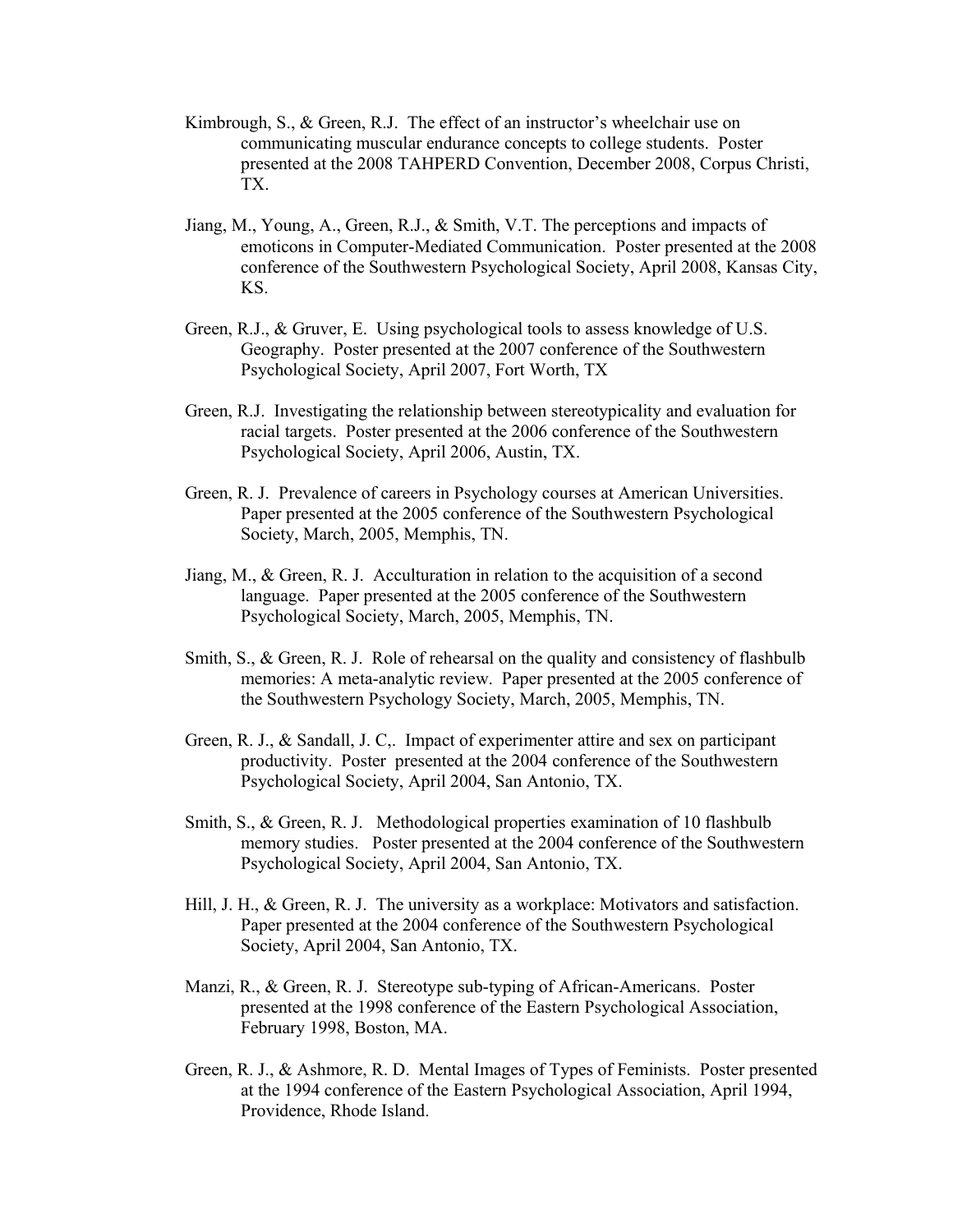- Green, R. J., & Ashmore, R. D. Mental Images of Gender Types: Taking and Developing the Pictures in the Head. Poster presented at the 1993 conference of the Eastern Psychological Association, April 1993, Washington, D.C.
- Gabel, J., Green, R. J., Hodgkins, R. & Streicher, D. Children's Eyewitness Testimony of a Storybook Robbery: Age Effects on Response Bias in Recognition Memory. Poster presented at the 1990 conference of the Eastern Psychological Association, April 1990, Philadelphia, PA.

## **State and Local:**

- Green, R.J., Pina M., Remelius, T., Webb, R. Panel Discussion Cultivating the Next Generation of Researchers. TAMU System Research Strategic Planning Meeting. Lost Pines, TX. September, 2009.
- Green, R.J. Invited speaker. Delta Tau Alpha Honor Society Induction Ceremony. Texas A&M University-Commerce. February 2008.
- Green, S.B., & Green, R.J. ED/ADHD 101: How to modify instruction and manage the behavior so EVERYONE can learn. 2005 P-16 Summer Instructional Excellence Demonstration Project. Grapevine, TX. July 2005.
- Green, R.J. Business Men, Nerds, and Rednecks: Exploring the E3 model of gender type perception. Invited address - Texas A&M-College Station. April 2005.
- Smith, S., & Green, R. J. Influence of methodological rigor indices on effect sizes for a meta-analysis examining the quality and consistency of flashbulb memories. Talk presented at the Louisiana Academy of Sciences, March 2004, Lake Charles, LA.
- Patchell, D., Green, R. J., & Meil, B. A Profile of Academic Jobs in Psychology between 1997 and 2002. Poster presented at the 2003 conference of the Pennsylvania Psychological Association, June 2003, Harrisburg, PA.
- Green, R.J. Texas A&M University Commerce. Uncovering the structure of racial stereotype subgrouping: A comparison of methodologies. February 2003.
- Green, R.J. Texas A&M University Commerce. How to prepare for and then get into graduate school. November 2002.
- Green, R.J., Fullwood, H., and Zelhart, P. Three Views of What Works in Online Instruction. Presentation delivered at the 2002 Chancellor's Invitational Conference, June, 2002, Houston, TX.
- Texas A&M University Commerce. Psychology Film and Discussion Series. Fall 2000-2007. Presentation and analysis of psychological aspects of popular movies. Presented four times a semester.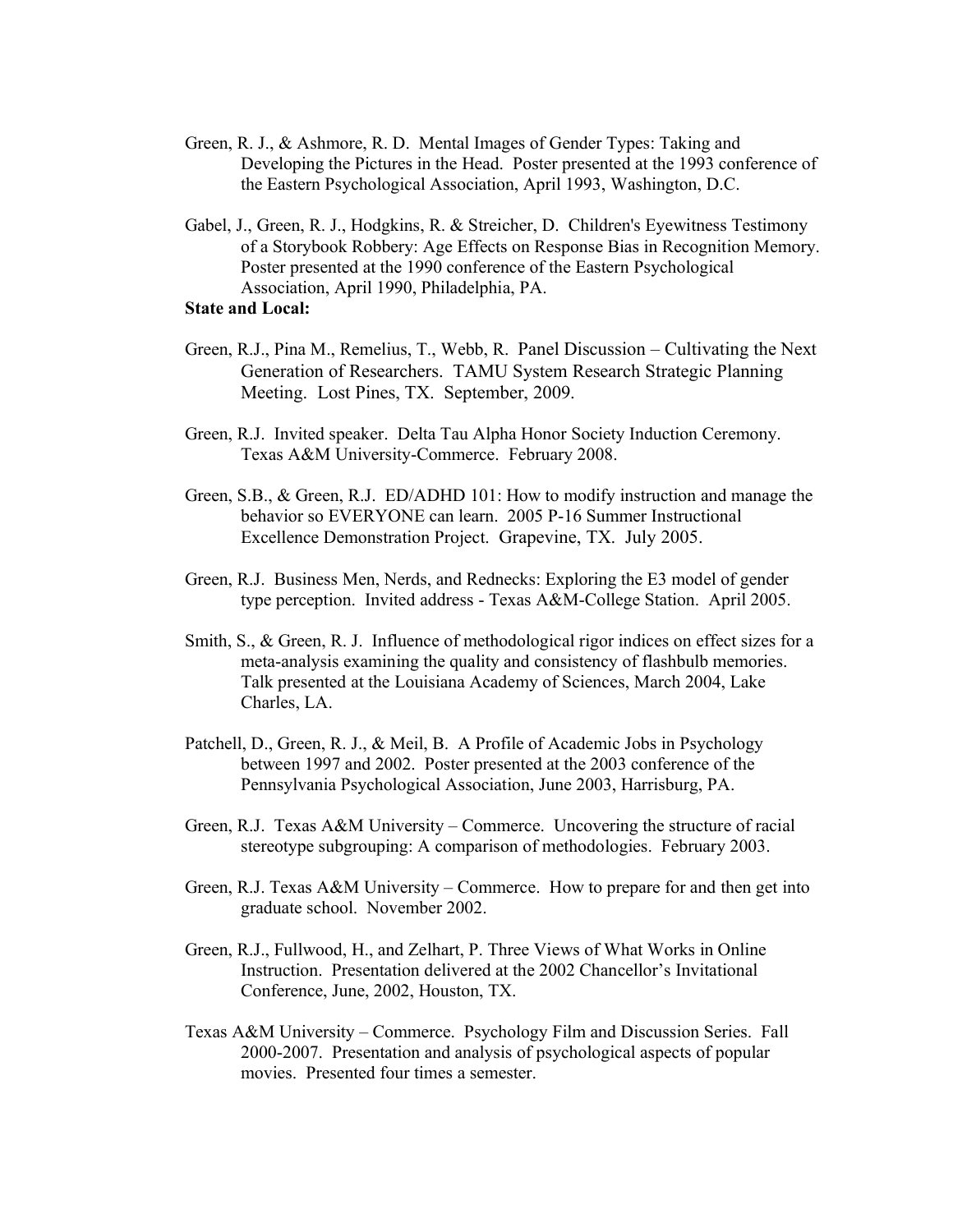- Understanding the Value of Community Involvement in the Development of the Self. Roundtable Discussion - Indiana University of Pennsylvania Honors College. October 1999.
- Green, R.J. Investigating the  $E<sup>3</sup>$  Theory of Gender Types. Invited address Hanover College. April 1999.
- Green, R.J. Perceived Variability and Self-Presentation Biases. Invited address Psi Chi Society. Indiana University of Pennsylvania. November 1997.
- Green, R.J. Are All Men Really the Same? Perceived variability of gender targets. Invited address -Psi Chi Induction Ceremony. Drew University. November 1996.
- Green, R.J. Mental Images of Types of Homosexuals. Presented at the Rutgers University Social Psychology Colloquium Series. November 1993.

#### **Grants:**

## **External:**

Co-PI, with Brittney Yager and Jennifer Hudson, for National Collegiate Honors Council. 'Growing Students in a Community Garden.' \$425. Funded.

Co-PI, with Paul Zelhart and Tracy Henley, for Institute of Education Sciences. The Ph.D. Program Training Grant at TAMU-Commerce. \$569,606. Spring 2004, not funded.

APA Innovative Practices in Graduate Education in Psychology Committee. \$5000. Fall 2004, not funded.

## **Internal:**

Graduate School Mini-grant. Spring 2008. \$600. Investigating gender types.

Faculty Development Competitive Travel Grant. Spring 2006. \$500

Graduate School Mini-grant. Fall 2005. \$600. Investigating racial sub-types.

Faculty Development Competitive Travel Grant. Spring 2005. \$500

Graduate School Mini-Grant. Fall 2004.  $$525$ . Evaluation of the  $E<sup>3</sup>$  Framework.

Faculty Development Competitive Travel Grant. Spring 2004. \$500

Graduate School Mini-Grant. Green, R., & Lindsey, M. The function of gender types: Investigating the encapsulation mechanism. Fall 2003. \$465.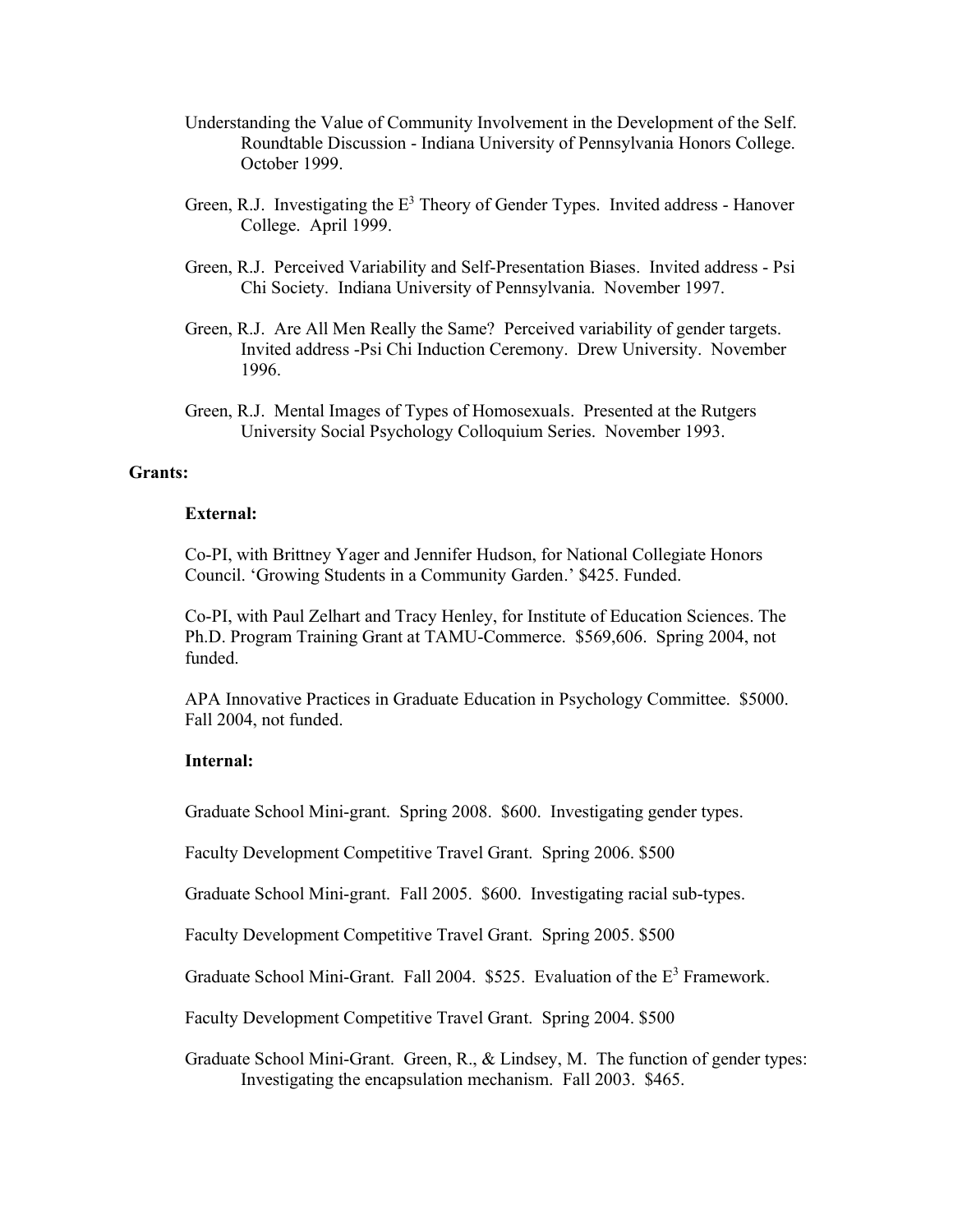- Graduate School Mini-Grant. Green, R., & Lindsey, M. Which is more important to stereotype formation: Category Labels or Physical Characteristics. Spring 2002. \$450
- Graduate School Mini-Grant. Green, R. & McCord, M. An investigation of career aspirations and understanding of educational requirements. Spring 2001. \$100
- Faculty Development Grant. Green, R. An investigation of socio-cultural premises and their link to coercive sexual experiences in Mexico. Spring 2001. \$250

Graduate School Mini-Grant. Green, R. & Masten, W. Sociocultural premises and coercive sexual experiences in Mexican males. Fall 2000. \$100

### **Professional and Honorary Affiliations:**

National Collegiate Honors Council Great Plains Honors Council Association for Psychological Science Society for Personality and Social Psychology Southwestern Psychological Association Phi Beta Kappa Phi Kappa Phi Psi Chi Society for American Baseball Research

#### **Awards and Recognitions:**

Honors Professor of the Decade (2007-2017) University Global Fellow - 2016 Campus Life and Student Development Partnership Award (2015) Honors Professor of the Year – (2010-11) Teaching Excellence Award – Texas A&M System (2009) H.M. Lafferty Teacher of the Year Award (2004)

#### **Participation in Committees and Organizations:**

Dissertation Fellowship Committee, *Phi Kappa Phi* Editorial Board, *Journal of the National Collegiate Honors Council* Associate Editor, *Journal of Psychological Inquiry* Editor, Teaching Tips for American Psychological Society Observer (2008-12) Ad-hoc Reviewer – *American Educational Research Journal* Ad-hoc Reviewer – *Psi Chi Journal of Undergraduate Research* Ad-hoc Reviewer – *Teaching of Psychology* Ad-hoc Reviewer – *Personality and Social Psychology Bulletin* Ad-hoc Reviewer – *Journal of Black Psychology* Ad-hoc Reviewer – *Social Behavior and Personality – An International Journal* Ad-hoc Reviewer – McGraw Hill (Introduction to Psychology Textbook Reviewer) Textbook reviewer, *Psychological Science (4th edition)* (2009)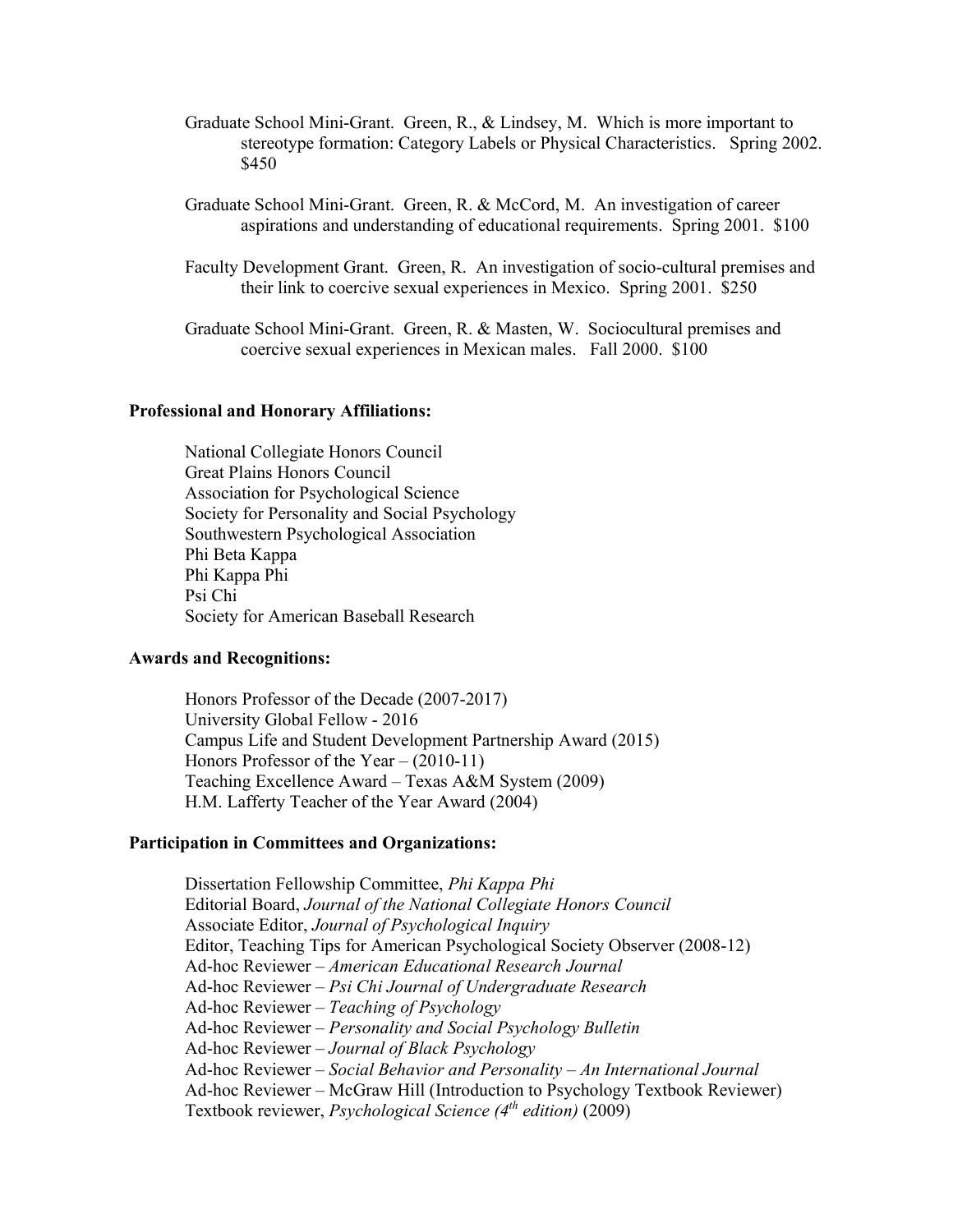Grant Review Committee – Society for the Psych. Study of Social Issues (1998-2007) Reviewer – Submissions for 2005-7 Southwestern Psych. Assoc. Conference Grant Review Committee - Minority Health Research and Education Grant Program  $(2003-4)$ 2000 APA Review Committee –SPSSI (Div. 9)

#### **Other: Thesis and Dissertation Committees**

Chair, Honors Thesis, Jason Hill. Defended May 2002. Chair, Honors Thesis, Nirupa Fenn. Defended November 2003. Chair, Honors Thesis, Eileen Rhoads. Defended April 2006. Chair, Honors Thesis, Fedora Galasso. Defended May 2006. Chair, Honors Thesis, Jenny Beard. Defended Fall 2010. Chair, Honors Thesis, Victoria Walters. Defended Spring 2012. Chair, Honors Thesis, Michael Cody Blan. Defended Fall 2013. Chair, Honors Thesis, Ashley Westerman. Defended Fall 2012. Chair, Honors Thesis, JenAnne Shumway. Defended Spring 2014. Chair, Honors Thesis, Rachel Landers. Defended Fall 2012. Chair, Honors Thesis, Chase Court. Defended Summer 2012. Chair, Honors Thesis, Rachel Bailey. Defended Fall 2012. Chair, Honors Thesis, Allison Pricer. Defended Summer 2012. Chair, Honors Thesis, Sydni Walker. Defended Fall 2013. Chair, Honors Thesis, Charles Dyer. Defended Fall 2013. Chair, Honors Thesis, Marianna Williams. Defended Spring 2014. Chair, Honors Thesis, Rachel Bruening. Defended Spring 2014. Chair, Honors Thesis, Elin Varenkamp. Defended Summer 2015. Chair, Honors Thesis, Bailey Phillips. Defended Spring 2016. Chair, Honors Thesis, Brittney Bowen. Defended Spring 2016. Chair, Honors Thesis, Laura Heron. Defended Spring 2016. Chair, Honors Thesis, Tyler King. Defended Spring 2016. Chair, Honors Thesis, Emilie Fennimore. Defended Summer 2016. Chair, Honors Thesis, Nicholas Tallant. Defended Spring 2017 Chair, Honors Thesis, Chloe McCombs. Defended Spring 2018. Chair, Honors Thesis, Riley Bristow. Defended Summer 2020. Chair, Honors Thesis, William Young. Defended Fall 2020. Chair, Honors Thesis, Austin Roberts. Proposal defended Fall 2020. Committee Member, Honors Thesis – Karen Blackerby. Defended August 2003. Committee Member, Honors Thesis – Anna Park. Defended August 2004. Committee Member, Honors Thesis – Amie Singleton. Defended August 2005. Committee Member, Honors Thesis – Nancy Lamphere. Defended Spring 2010 Committee Member, Honors Thesis – Joanna Firth, Defended Summer 2012. Committee Member, Honors Thesis – Nick Bredberg, Defended Summer 2012. Committee Member, Honors Thesis – Ryan Shelton, Defended Spring 2011. Committee Member, Honors Thesis – Pamela Potts, Defended Spring 2011. Committee Member, Honors Thesis – Joseph Reyes, Defended Spring 2011. Committee Member, Honors Thesis – Clay Friddle, Defended Spring 2011. Committee Member, Honors Thesis – Laurencio Tamayo, Defended Fall 2010. Committee Member, Honors Thesis – Ruston Pennington, Defended Spring 2012. Committee Member, Honors Thesis – Randi Hafele, Defended Spring 2012.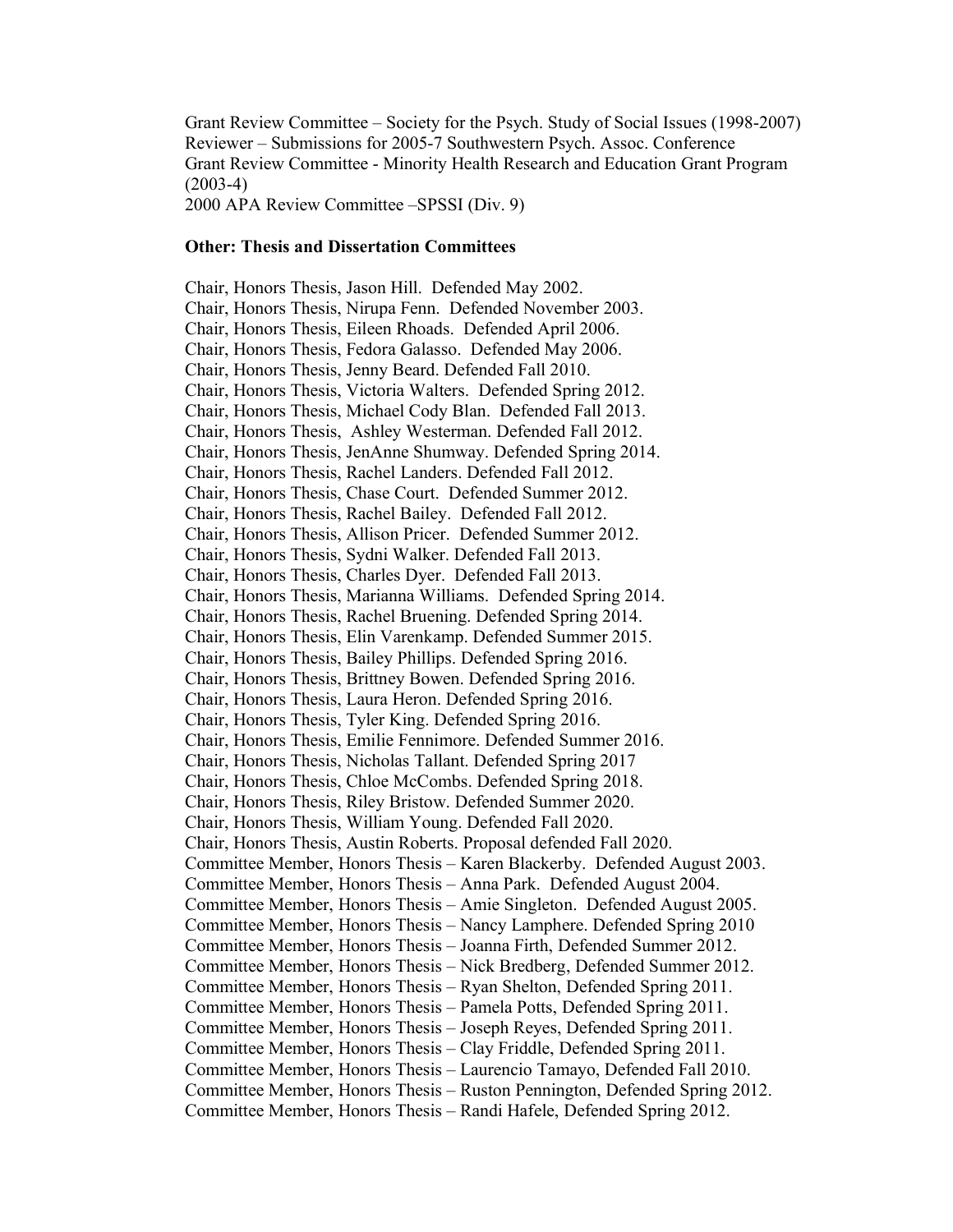Committee Member, Honors Thesis – Michael Williams, Defended Fall 2010. Committee Member, Honors Thesis – Kendra Camblin, Defended Fall 2010. Committee Member, Honors Thesis – Jeric Griffin, Defended Spring 2011. Committee Member, Honors Thesis – Corey Ainsworth, Defended Spring 2011. Committee Member, Honors Thesis – Danielle Carter, Defended Summer 2011. Committee Member, Honors Thesis – George Swindell, Defended Summer 2011. Committee Member, Honors Thesis – Donald May, Defended Spring 2011. Committee Member, Honors Thesis – Bailey Young, Defended Spring 2012. Committee Member, Honors Thesis – Caitlin Cundiff, Defended Spring 2012. Committee Member, Honors Thesis – Joel Auringer, Defended Fall 2011. Committee Member, Honors Thesis – Kathryn Wilburn, Defended Spring 2012. Committee Member, Honors Thesis – Lindsey Lauer, Defended Summer 2011. Committee Member, Honors Thesis – Stephanie Montgomery, Defended Fall 2011. Committee Member, Honors Thesis – Taylor Cabler, Defended Summer 2011. Committee Member, Honors Thesis – Valerie Peckham, Defended Summer 2011. Committee Member, Honors Thesis – Tiffany Cagle, Defended Fall 2011. Committee Member, Honors Thesis – Kally Hinton, Defended Fall 2011. Committee Member, Honors Thesis – Carlee Archer, Defended Fall 2011 Committee Member, Honors Thesis – Jordan McCarty, Defended Fall 2011. Committee Member, Honors Thesis – Aaron Evans. Defended Summer 2014. Committee Member, Honors Thesis – Jacob Johnson, Defended Spring 2014. Committee Member, Honors Thesis – Brandon Akers, Defended Fall 2017. Committee Member, Honors Thesis – Maggie Waites, Defended Spring 2019 Committee Member, Honors Thesis – Nayla Gomez, Defended Summer 2019 Committee Member, Honors Thesis – Jenna Wallace, Defended Summer 2019 Committee Member, Honors Thesis – Tristan Nelson, Defended Summer 2019 Chair, Masters Thesis – Scott Smith. Defended Summer 2004. Chair, Masters Thesis – Mei Jiang. Defended Spring 2005. Chair, Masters Thesis – Devin Pierce. Defended Fall 2007. Chair, Masters Thesis – Tracy Clark. Defended Fall 2005. Chair, Masters Thesis – Nick Smith. Defended Summer 2008. Chair, Masters Thesis – Terry Leary. Defended Summer 2010. Chair, Masters Thesis – Timothy White. Defended Fall 2010. Chair, Masters Thesis – Nancy Lamphere. Defended Spring 2014. Chair, Masters Thesis – Rachel Sumrall. Defended Spring 2018. Chair, Masters Thesis – Tobi Fuller. Defended Summer 2019. Committee Member, Masters Thesis – Holly Jones. Defended Spring 2002. Committee Member, Masters Thesis – Teresa Rosen. Defended Fall 2005. Committee Member, Masters Thesis – Magdalen Chang. Defended Summer 2005. Committee Member, Masters Thesis – Jennifer Briggs. Defended Fall 2006. Committee Member, Masters Thesis – Cristen Nalls. Defended Fall 2006. Committee Member, Masters Thesis – Katherine Pang. Defended Fall 2007. Committee Member, Masters Thesis – Elnora Crayton. Defended Spring 2009 Committee Member, Masters Thesis – Alexandra Murphy. Defended Spring 2010 Committee Member, Masters Thesis – Jaclyn Saxon. Defended Summer 2009 Committee Member, Masters Thesis – Lisa Daniel. Defended Fall 2011 Committee Member, Masters Thesis – Claire Casteel. Defended Spring 2013 Committee Member, Masters Thesis – Theresa Sadler. Proposal defended Summer 2015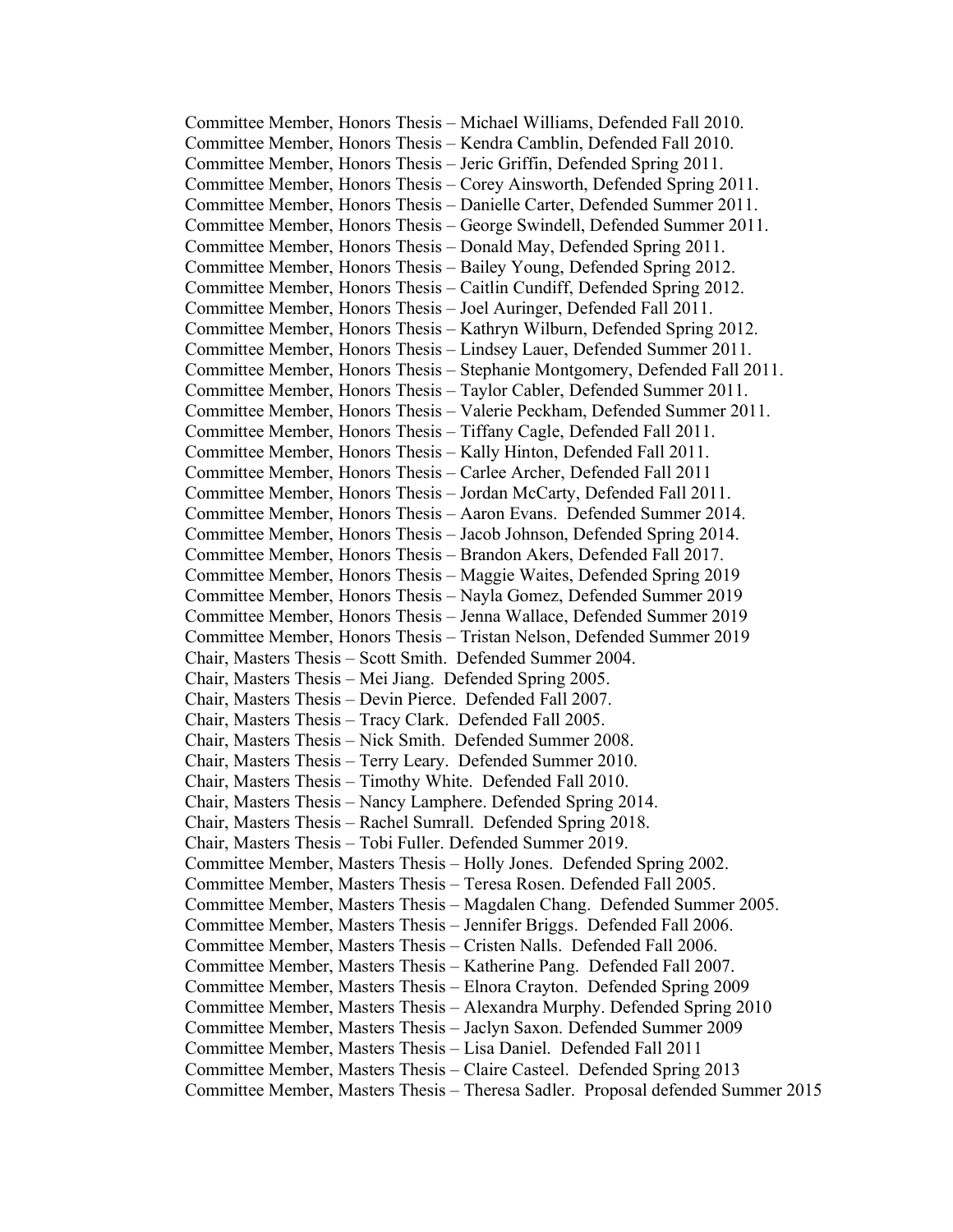Committee Member, Masters Thesis – Oluwaseun Otubanjo. Thesis defended Spring 2018. Committee Member, Masters Thesis- Sarah Latham-Staton. Thesis defended Fall 2018 Chair, Dissertation – Brooke Ludwig. Defended Fall 2004. Chair, Dissertation – Phil Armstrong. Defended December 2006. Chair, Dissertation – Mary Hendrix. Defended Spring 2005. Chair, Dissertation – Courtney Kernek. Defended October 2007. Chair, Dissertation – Kendra Ingram. Defended Summer 2008. Chair, Dissertation – Valerie Smith. Defended Summer 2009. Chair, Dissertation – Tracy Clark. Defended Fall 2010. Chair, Dissertation – Jennifer Flanagan. Defended Summer 2009. Chair, Dissertation – Nick Smith. Defended Fall 2010. Chair, Dissertation – Terry Leary. Defended Fall 2010. Chair, Dissertation – Roger Powell. Defended Fall 2011. Chair, Dissertation – Nancy Lamphere. Defended Fall 2016. Chair, Dissertation – Tobi Fuller. Proposal defended Fall 2020. Chair, Dissertation – Rachel Sumrall. Committee Member, Dissertation – Holly Jones. Defended Summer 2004. Committee Member, Dissertation – John Weber. Degree granted Summer 2008. Committee Member, Dissertation – Mary McGlamery. Defended Summer 2005. Committee Member, Dissertation – Teresa Rosen. Defended Summer 2008. Committee Member, Dissertation – Terri Zerfas. Defended Spring 2006. Committee Member, Dissertation – Mei Jiang. Defended Spring 2009. Committee Member, Dissertation – Katherine Pang. Defended Spring 2008 Committee Member, Dissertation – Ron Rickerhauser. Defended Spring 2010. Committee Member, Dissertation – Terry Rawlinson. Defended Fall 2010. Committee Member, Dissertation - Kristen O'Donnell. Defended Spring 2011. Committee Member, Dissertation – Timothy White. Defended Fall 2011. Committee Member, Dissertation – Lisa Daniels. Defended Spring 2012. Committee Member, Dissertation – Alexandra Murphy. Defended Fall 2013. Committee Member, Dissertation – Danielle Brownsberger, Defended Spring 2015. Committee Member, Dissertation – Wendy Morgan. Defended Fall 2019. Committee Member, Dissertation – Claire Casteel. Defended Spring 2018. Committee Member, Dissertation – Rebecca Tuerk. Defended Summer 2018. Committee Member, Dissertation – Shante Hackworth. Defended Spring 2019.

#### **Departmental, College, and University Committees**:

Graduate Council, COEHS representative (2003-6) Chair, Administration Committee of the Graduate Council (2004-05) Coordinator, Educational Psychology Ph.D. program (2003-6) College of Education and Human Services Executive Council (2002-3) College of Education and Human Services Special Task Force (2005) Chair, Undergraduate Curriculum Committee (2001-3) Chair, Graduate Council Doctoral Scholarship Committee (2003) Chair, College of Education and Human Services Scholarship Committee (2003) Search Committee for HKSS Department Head (2003) Psychology Film Series – Developer and Coordinator (2000-7)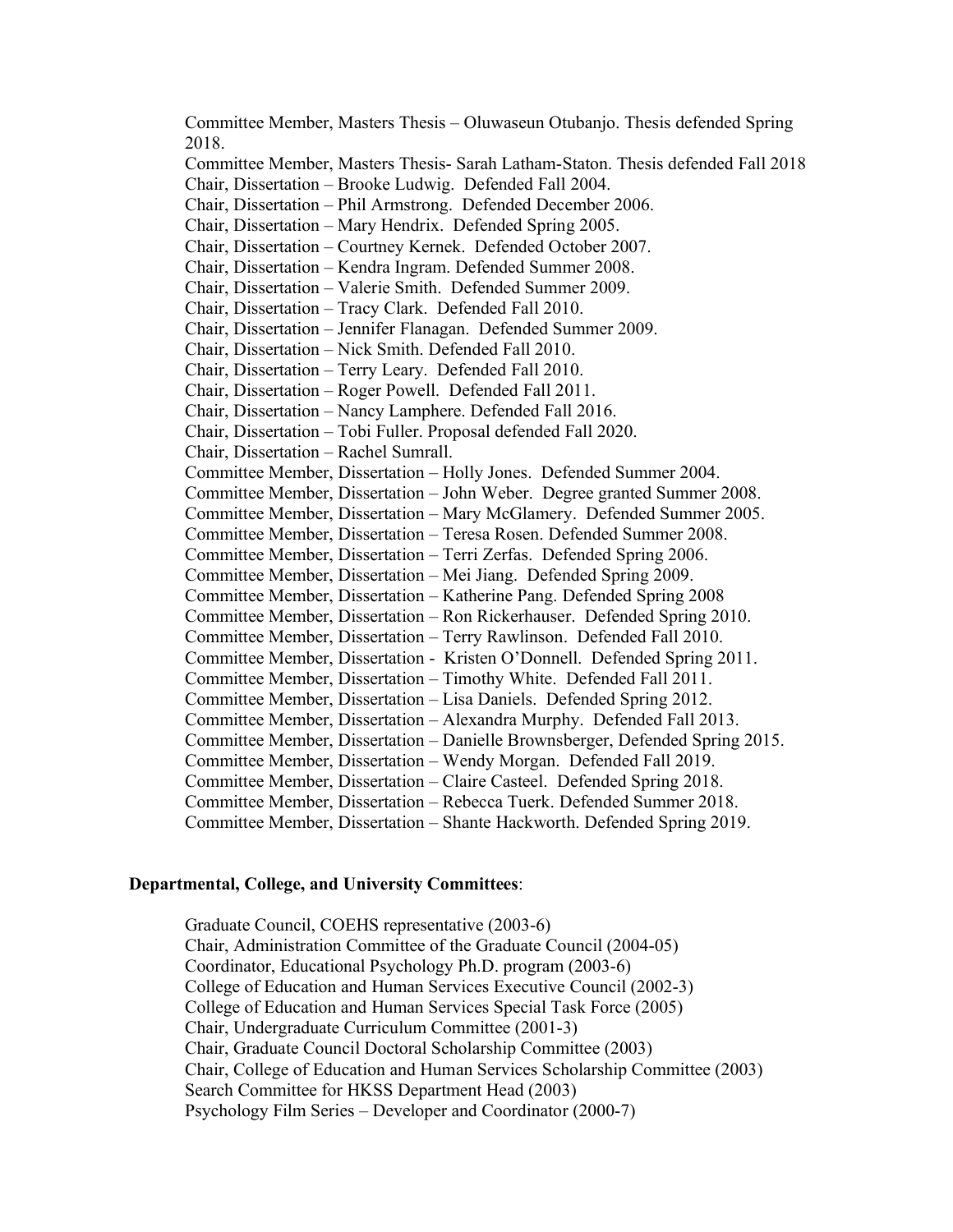Honors College Film Series – Developer and Coordinator (2007-) Psi Chi – Co-advisor (2000-2011) Educational Psychology Ph.D. Degree Program Committee (2000-3) Departmental Library Liaison (2000-2002) Chair, Undergraduate Advisement Committee (2001-3) Academy for Educator Development- Regents' Initiative for Excellence in Education (2001-4) University Honorary Degree Committee (2001-10) Chair, University Honorary Degree Committee (2011- ) University Research Committee (2002-5) University Library Committee (2003-6) University Retention Committee (2004; 2007) University Steering Committee on Diversity (2005) Search Committee for Library Director (2005) COEHS Tenure and Promotion Committee (2006) Alpha Chi Advisor (2006-18 ) Liberal Studies Oversight Committee (2007- ) Health and Human Performance Faculty Promotion Committee (2007-8) Chair, Search Committee for Social Psychology position (2007-8) QEP Committee (2008-12,17- ) Freshman Success Committee, Chair (2008-9) Chair, Search Committee for Assistant Director, McNair Scholars Program (2010) Chair, Undergraduate Research Grant Committee (2010- ) University Executive Council (2009-18) Behavior Intervention Team (2011- ) Budget Review and Development Council (2009 -17) Search Committee Chair, AVP and Chief Human Resources Office (2013) Phi Kappa Phi, Brought chapter to campus, elected first President (2013-) Chair, Search Committee - Dean of Enrollment Management (2014) Search committee member, HHPK Associate professor position (2014) Chair, Title IX Committee (2014-17) Chair, Search Committee – AVP and Dean of Student Life (2015) University Scholarship Committee (2015- ) Phi Kappa Phi Treasurer (2016- ) Search Committee member – Dean of Enrollment Management (2017) Core Committee – Strategic Enrollment Plan (2018-19) Administrative Affairs Council (2017- 2019) Global Scholar Selection Committee (2017- ) Signature Course Instructor Selection Committee (2018 - ) Athletics Council (2018-) Deans' Council (2019- ) University Scholarship Committee – Long/Short Term Goal Sub-Chair (2019-)

## **Professional Development**:

National Collegiate Honors Council Conference, New Orleans, LA November 2019. National Collegiate Honors Council Conference, Boston, MA November 2018. Great Plains Honors Council Conference, Beaumont, TX April 2017.